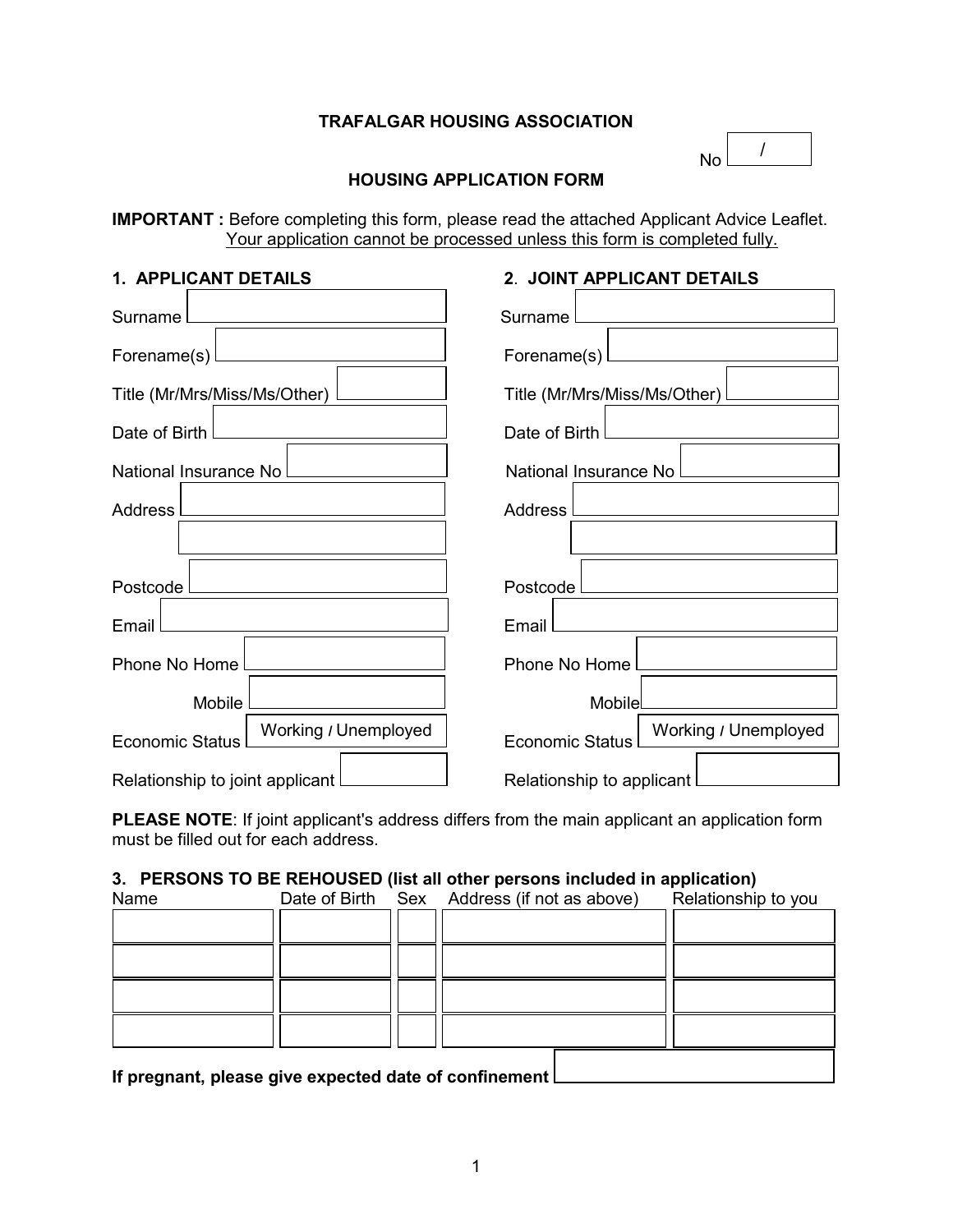## **4. REGISTERED OFFENDERS**

Are you or anyone who will be rehoused with you required to register with the police?

Please write YES or NO.

# **5. OTHER PERSONS STAYING AT YOUR ADDRESS (not to be rehoused with you)**

| Name | Date of Birth | Sex | Relationship to you |
|------|---------------|-----|---------------------|
|      |               |     |                     |
|      |               |     |                     |
|      |               |     |                     |
|      |               |     |                     |
|      |               |     |                     |

## **6**. **PRESENT ACCOMMODATION**

What is your status at your current address? (Please select appropriate box)

| Owner                                                              | Tenant                                                               | Sub-tenant         |  |  |
|--------------------------------------------------------------------|----------------------------------------------------------------------|--------------------|--|--|
|                                                                    |                                                                      |                    |  |  |
| Living with immediate family                                       | Living care of relatives/friends                                     | Hostel / B&B       |  |  |
|                                                                    |                                                                      |                    |  |  |
| Lodger                                                             | Temporary accommodation                                              | Tied accommodation |  |  |
|                                                                    |                                                                      |                    |  |  |
| No Fixed Address                                                   | <b>HM Forces</b>                                                     | Other              |  |  |
|                                                                    |                                                                      |                    |  |  |
| Please give details l                                              |                                                                      |                    |  |  |
|                                                                    |                                                                      |                    |  |  |
| Who owns your accommodation?                                       |                                                                      |                    |  |  |
|                                                                    |                                                                      |                    |  |  |
|                                                                    | What type of property is it? (eg house, tenement flat, multi-storey) |                    |  |  |
|                                                                    |                                                                      |                    |  |  |
| How many bedrooms does it have? Double bedrooms<br>Single bedrooms |                                                                      |                    |  |  |
|                                                                    |                                                                      |                    |  |  |
| Does the property have the following?                              |                                                                      |                    |  |  |
|                                                                    | $\sqrt{2}$                                                           | $\sim$             |  |  |

|                          | <b>YES</b> | <b>NO</b> |
|--------------------------|------------|-----------|
| Separate kitchen         |            |           |
| Separate bathroom        |            |           |
| A bath or shower         |            |           |
| An inside WC             |            |           |
| A fixed hot water supply |            |           |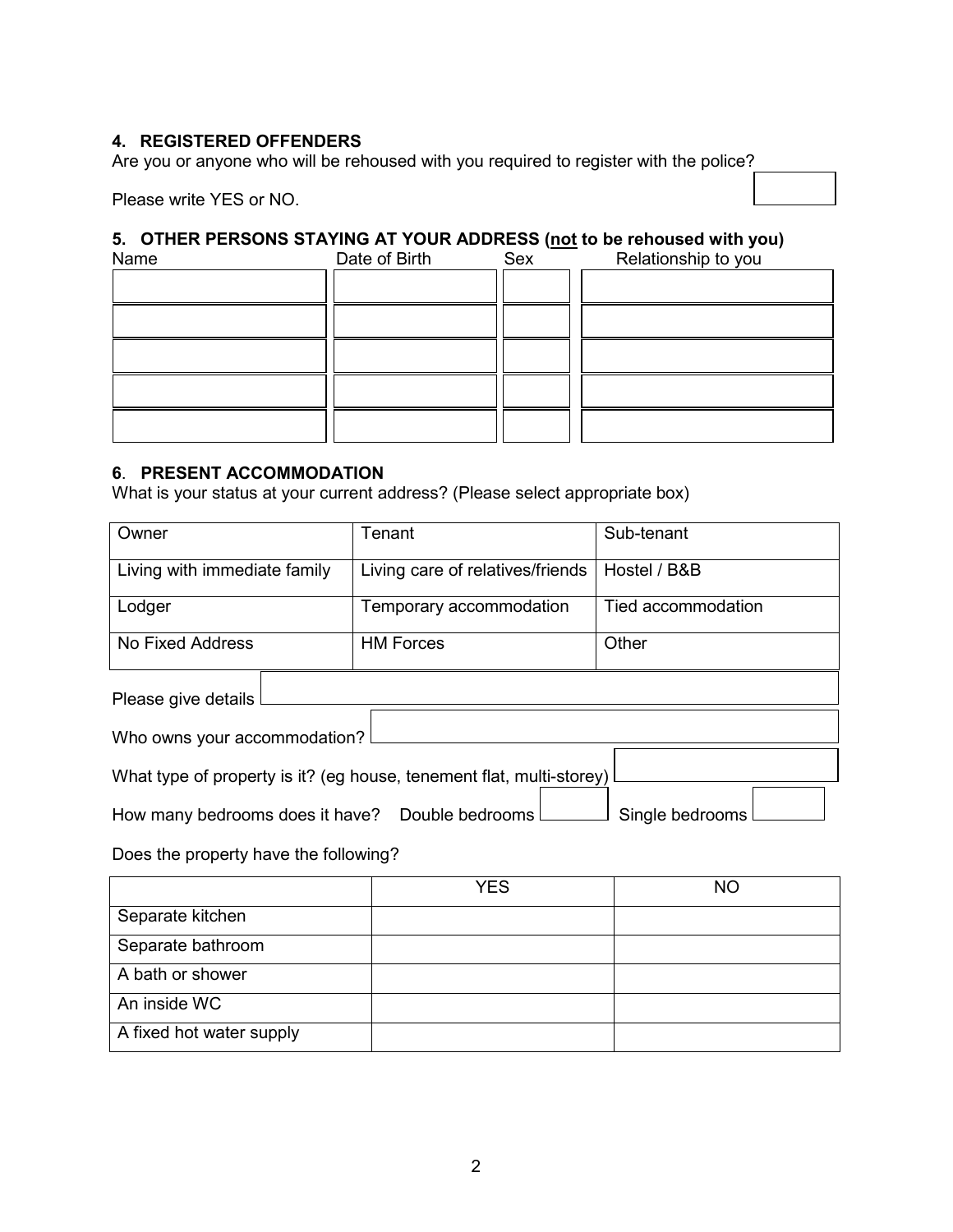| When did you move to your present accommodation? Month $\mathsf{\mathsf{L}}$ |  | Year |  |
|------------------------------------------------------------------------------|--|------|--|
| Is this your only address? (Please write YES or NO)                          |  |      |  |

If no, please give details:

Are you the tenant or owner of any other property? (Please write YES or NO)

If yes, please give details:

# **7. SHARING AMENITIES**

Do you share any of the following amenities in your accommodation?

|            | <b>YES</b> | <b>NO</b> |
|------------|------------|-----------|
| Bathroom   |            |           |
| <b>WC</b>  |            |           |
| Livingroom |            |           |
| Kitchen    |            |           |

## **8. PROPERTY CONDITION**

Does your accommodation have any serious defects? YES | NO

If yes, please give details:

**CONFIRMATION OF DEFECTS WILL BE REQUIRED.**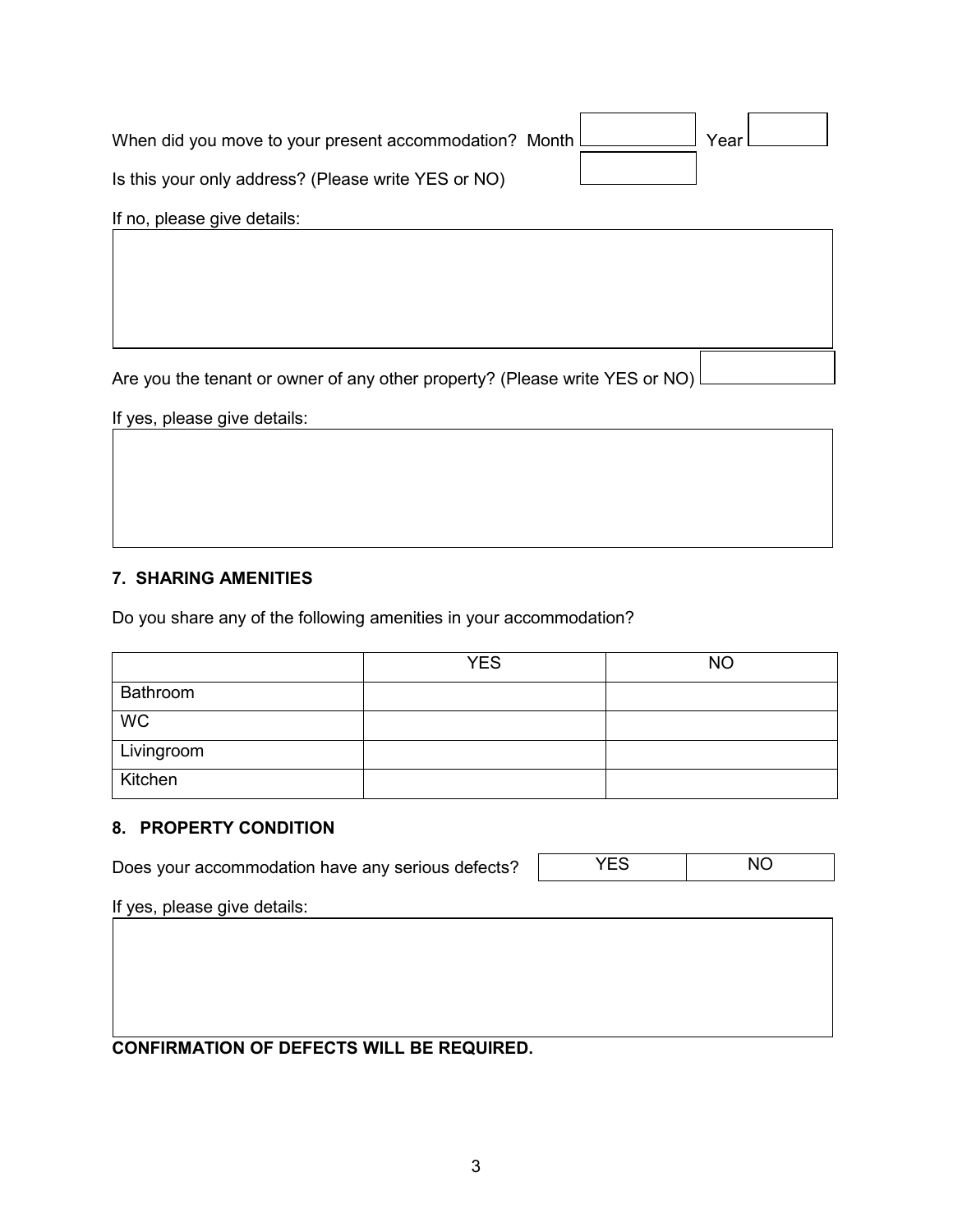## **9. INSECURITY OF TENURE**

|                                                        | YFS | NO. |
|--------------------------------------------------------|-----|-----|
| Is your accommodation temporary?                       |     |     |
| If yes, is there a threat of you being asked to leave? |     |     |
| Are you about to be made homeless?                     |     |     |

## Please give details:

#### **10. LOCAL SUPPORT**

#### **Medical Support**

Do you wish to move to the Clydebank area to be near relatives or friends who require care because of illness or disability?

| $\sim$ $\sim$<br>$-$ | חו<br>$\ddotsc$ |
|----------------------|-----------------|
|                      |                 |

If yes, please give details of person(s) requiring care:

| Name                                        | Age | Address                                                                                          | Relationship<br>to you | Illness/<br>disability              |
|---------------------------------------------|-----|--------------------------------------------------------------------------------------------------|------------------------|-------------------------------------|
|                                             |     |                                                                                                  |                        |                                     |
|                                             |     |                                                                                                  |                        |                                     |
|                                             |     | How frequently do you provide care? (daily/weekly/other)                                         |                        |                                     |
| relatives/friends living in Clydebank area? |     | Do you or anyone included in your application require care because of illness or disability from |                        |                                     |
|                                             |     |                                                                                                  | <b>YES</b>             | <b>NO</b>                           |
|                                             |     | If yes, please give details of person(s) providing care:                                         |                        |                                     |
| Name of person(s)<br>Providing care         | Age | Address                                                                                          | Relationship<br>to you | Name of person(s)<br>receiving care |
|                                             |     |                                                                                                  |                        |                                     |

How frequently do you receive care? (daily/weekly/other)

## **CONFIRMATION OF ILLNESS/DISABILITY AND CARE PROVISION WILL BE REQUIRED.**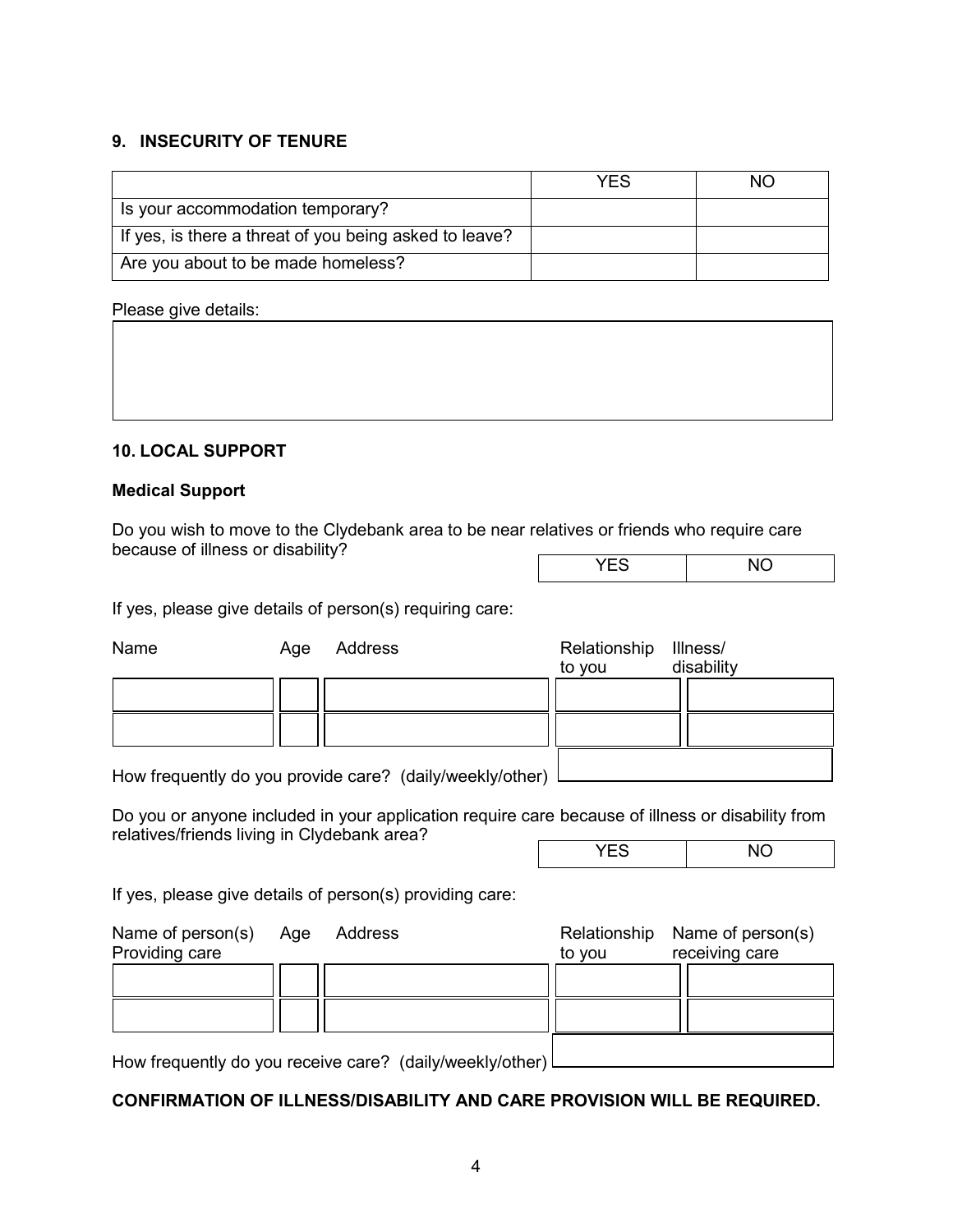#### **Child Care Support**

Do you wish to move to the Clydebank area for child care, nursery or schooling reasons?

YES NO

| Name of child | Date of Birth | Nursery/School attended |
|---------------|---------------|-------------------------|
|               |               |                         |
|               |               |                         |
|               |               |                         |
|               |               |                         |

Do you receive child care from anybody in the Clydebank area?

| $\overline{M}$<br>$\cdot$ . $\sim$ |
|------------------------------------|
|                                    |

If yes, please give details of person(s) providing child care:

| Name | Age | Address | Relationship<br>to vou | Name(s) of child<br>receiving care |
|------|-----|---------|------------------------|------------------------------------|
|      |     |         |                        |                                    |
|      |     |         |                        |                                    |
|      |     |         |                        |                                    |
|      |     |         |                        |                                    |
|      |     |         |                        |                                    |

#### **Travel to Work**

| Are you currently employed? |            |           |
|-----------------------------|------------|-----------|
|                             | <b>YES</b> | <b>NO</b> |
| Name of Employer            |            |           |
|                             |            |           |
| Address                     |            |           |
|                             |            |           |

Do you wish to move to, or remain in, the Clydebank area to be near your place of work?

| — <b>—</b> | $\overline{\phantom{a}}$ |
|------------|--------------------------|
|            |                          |

#### **11. OTHER APPLICATIONS**

Are you on any other housing waiting lists?

| <b>YES</b> | <b>NO</b> |
|------------|-----------|
|------------|-----------|

If yes, please give details:

| Have you ever been disqualified from any housing<br>waiting list? | <b>YES</b> | ΝO |
|-------------------------------------------------------------------|------------|----|
| If yes, please give details:                                      |            |    |
|                                                                   |            |    |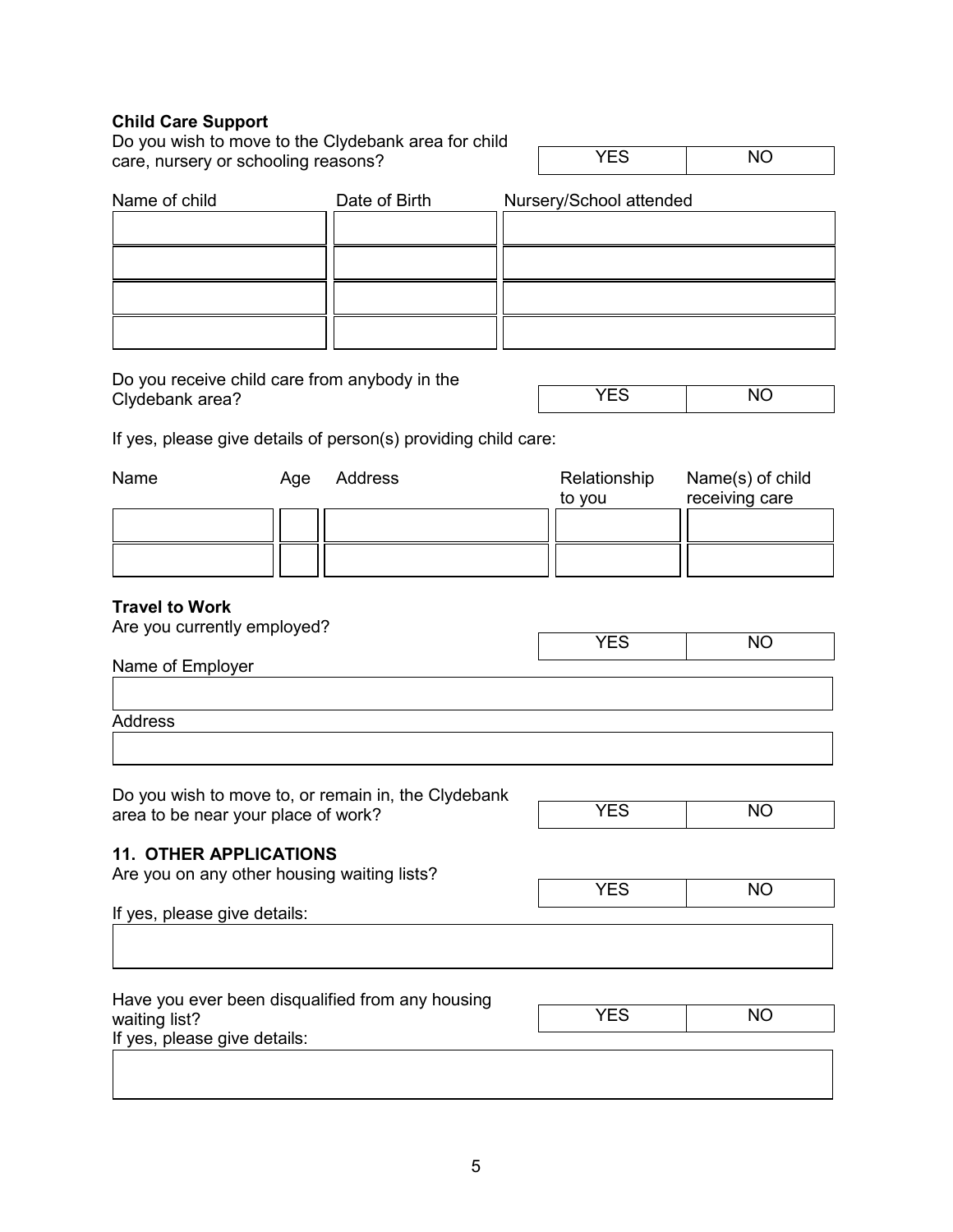## **12. PREVIOUS ADDRESSES**

Please list all addresses you have lived at since age 16, starting with the most recent. (Continue on a separate sheet if necessary)

| Address                                                                                                                                                  | From/To | Status (eg tenant,<br>owner, living care of) | Reason for Moving |
|----------------------------------------------------------------------------------------------------------------------------------------------------------|---------|----------------------------------------------|-------------------|
|                                                                                                                                                          |         |                                              |                   |
|                                                                                                                                                          |         |                                              |                   |
|                                                                                                                                                          |         |                                              |                   |
|                                                                                                                                                          |         |                                              |                   |
| Have you previously had a tenancy of or been the<br>owner of a property?                                                                                 |         | <b>YES</b>                                   | <b>NO</b>         |
| Has any action ever been taken against you for<br>non-payment of rent or mortgage, or for any other<br>breach of tenancy (eg anti-social behaviour, non- |         |                                              |                   |
| occupation of property)?                                                                                                                                 |         | <b>YES</b>                                   | <b>NO</b>         |
| If yes, please give details:                                                                                                                             |         |                                              |                   |
|                                                                                                                                                          |         |                                              |                   |
|                                                                                                                                                          |         |                                              |                   |

# **13. TYPE OF ACCOMMODATION REQUESTED** (Please circle appropriate box)

| Number of bedrooms:                                                                                                             |  |                 |                             |          |                 |           |
|---------------------------------------------------------------------------------------------------------------------------------|--|-----------------|-----------------------------|----------|-----------------|-----------|
|                                                                                                                                 |  | $\overline{2}$  | 3                           |          | $\overline{4}$  | 5         |
|                                                                                                                                 |  |                 |                             |          |                 |           |
| Type:                                                                                                                           |  |                 |                             |          |                 |           |
| <b>Terraced House</b>                                                                                                           |  |                 | Cottage Flat (4 in a block) | Tenement |                 | Any Type  |
|                                                                                                                                 |  |                 |                             |          |                 |           |
| Floor Height:                                                                                                                   |  |                 |                             |          |                 |           |
| Ground                                                                                                                          |  | 1 <sup>st</sup> | 2 <sub>nd</sub>             |          | 3 <sup>rd</sup> | Any       |
|                                                                                                                                 |  |                 |                             |          |                 |           |
| Area:                                                                                                                           |  |                 |                             |          |                 |           |
| Trafalgar Area (Dalmuir)<br>Terraces Area (Radnor Park)<br><b>Either Area</b>                                                   |  |                 |                             |          |                 |           |
| Do you or anyone included in your application have any special housing requirements? (eg<br>wheelchair housing / no stairs etc) |  |                 |                             |          |                 |           |
|                                                                                                                                 |  |                 |                             |          | <b>YES</b>      | <b>NO</b> |
| If yes, please give details:                                                                                                    |  |                 |                             |          |                 |           |
|                                                                                                                                 |  |                 |                             |          |                 |           |
|                                                                                                                                 |  |                 |                             |          |                 |           |
|                                                                                                                                 |  |                 |                             |          |                 |           |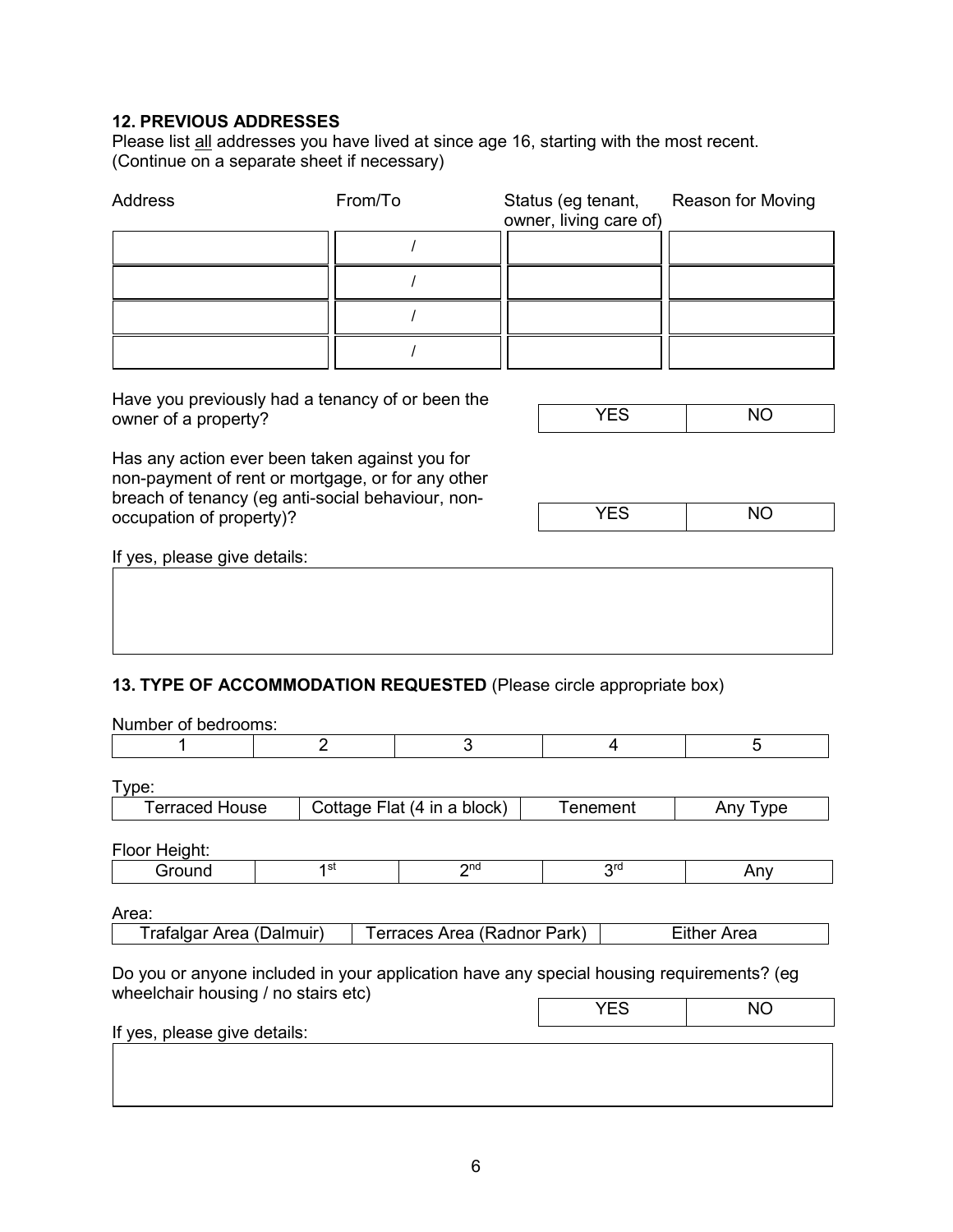#### **MEDICAL PRIORITY**

Do you or anyone included in your application have any disability, special need or medical condition which would be helped by a move to another house?

| $ -$ | $\ddotsc$ |
|------|-----------|

If yes, please give details:

| Name | Disability / Special Need / Medical Condition |  |
|------|-----------------------------------------------|--|
|      |                                               |  |
|      |                                               |  |
|      |                                               |  |

**If you have answered yes to the above question, you should now contact the Association's office to obtain a medical assessment form.**

**Medical points cannot be awarded unless a medical assessment form is fully completed.**

**Confirmation of any disability, special need or medical condition will be required.**

#### **14. SHARED OWNERSHIP / OWNER OCCUPATION**

Would you be interested in shared ownership where You buy part and rent part of a property?

Would you be interested in any modernised or new Build properties for sale at market value?

| <b>YES</b> | <b>NO</b> |
|------------|-----------|
|            |           |
| <b>YES</b> | <b>NO</b> |

#### **15. PERSONAL CONNECTION**

The law relating to housing associations places certain restrictions on the letting of houses to members of staff or committee members or to their close relatives.

Are you, or is anyone included in your application, related to a member of staff or committee member of Trafalgar Housing Association?

If yes, please give details of the person(s) you are related to and the nature of the relationship:

| Name | Address | Relationship |
|------|---------|--------------|
|      |         |              |
|      |         |              |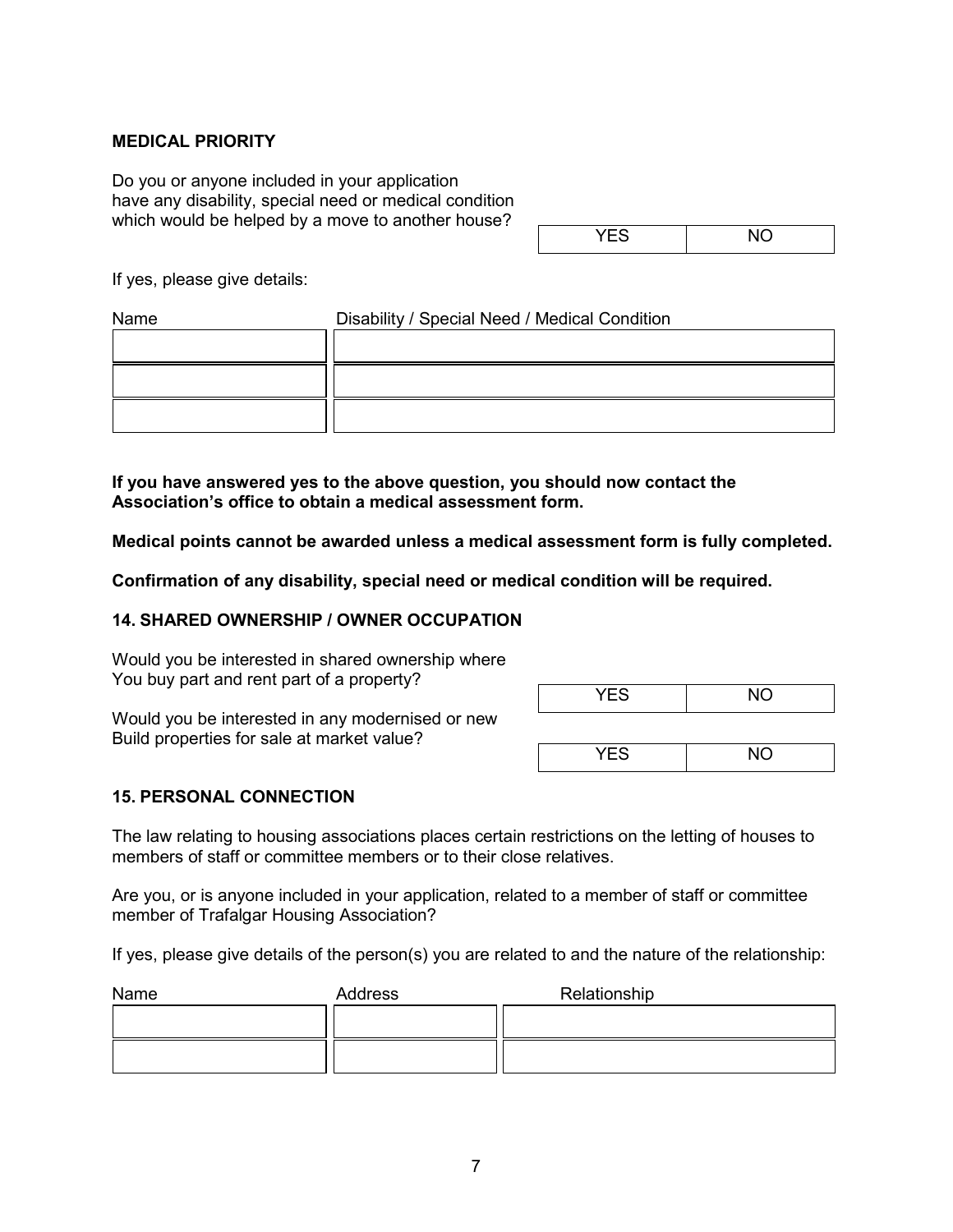#### **16. DECLARATION**

#### **Please read and sign**

I/We hereby certify that all the information supplied is correct and understand that any false or misleading statement or withholding of information (whether written or oral) now or at any subsequent date may result in legal action being taken. I/We agree to notify Trafalgar Housing Association of any changes to my/our circumstances.

| Signature of Applicant L       | Date        |  |
|--------------------------------|-------------|--|
| Signature of Joint Applicant L | <b>Date</b> |  |

## **18. CONSENT TO RELEASE OF INFORMATION**

I/We hereby give Trafalgar Housing Association permission to obtain information relevant to my/our application for housing.

| Signature of Applicant I       | Date |  |
|--------------------------------|------|--|
| Signature of Joint Applicant L | Date |  |

## **IMPORTANT NOTE: CHANGES TO HOUSING BENEFIT AND UNIVERSAL CREDIT HOUSING ELEMENT**

**From April 2018, entitlement to Housing Benefit or the housing element of Universal Credit will be restricted if you are aged under 35, single and do not have any dependent children living with you. Housing Benefit or the housing element of Universal Credit will be capped at the Local Housing Allowance (LHA) rate that currently applies to private sector tenants and may not be sufficient to cover full rent due. This change applies to tenancies starting on or after 1 April 2016. If you think you could be affected by this change, please contact the association for further information.**

**PLEASE CHECK THAT YOU HAVE FULLY COMPLETED ALL SECTIONS OF THIS FORM**

**IF YOU REQUIRE ANY ASSISTANCE OR IF YOU WISH TO DISCUSS YOUR APPLICATION, PLEASE CONTACT THE ASSOCIATION'S OFFICE.**

**PLEASE RETURN THE FORM TO: TRAFALGAR HOUSING ASSOCIATION 430A DUMBARTON ROAD DALMUIR CLYDEBANK G81 4DX**

**TELEPHONE NO: 0141 952 4676**

**IF YOU WISH TO RETURN THIS FORM BY EMAIL, PLEASE SEND TO hm@trafalgarha.co.uk**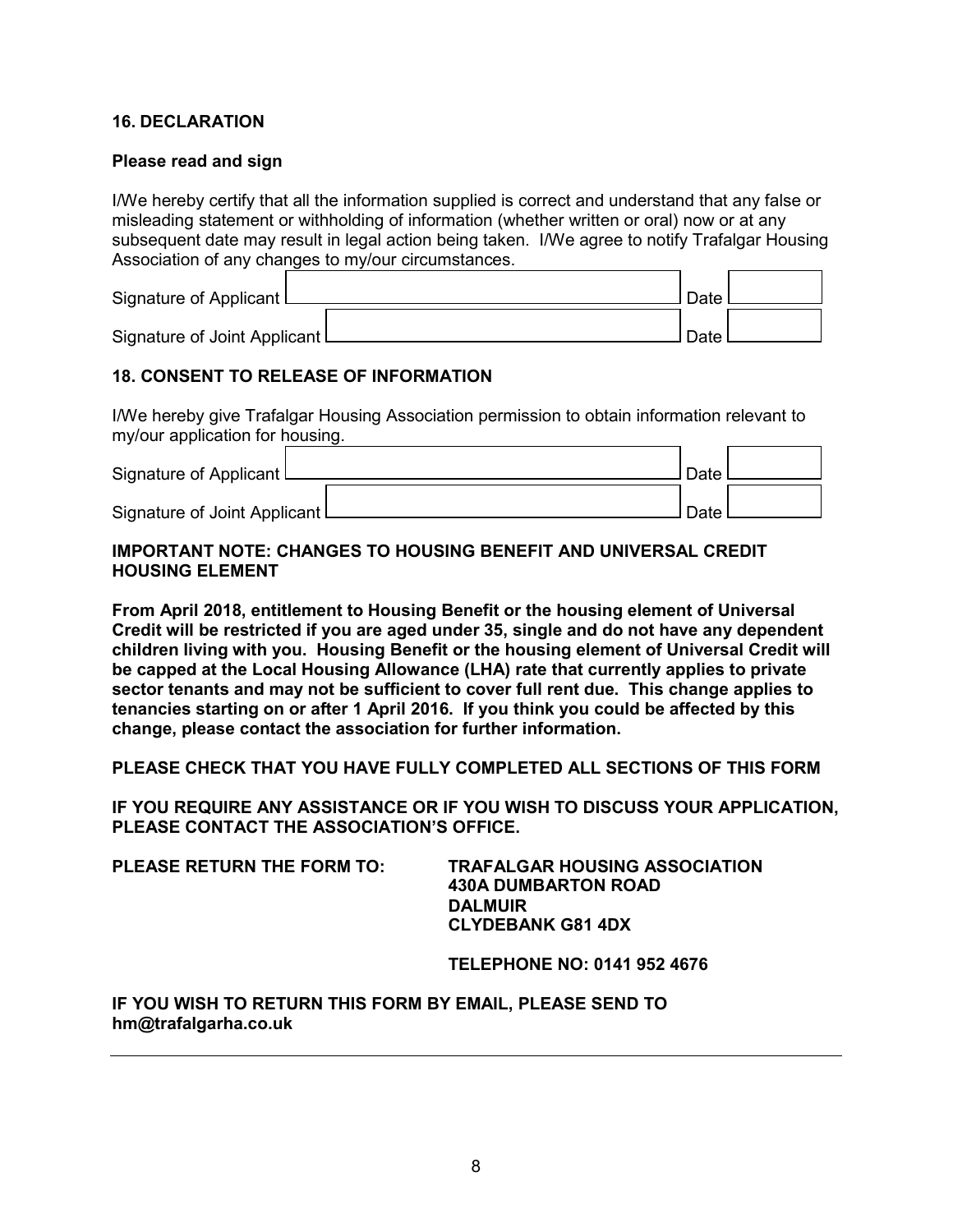## **EQUAL OPPORTUNITIES MONITORING**

Trafalgar Housing Association is committed to equal opportunities and we would like to monitor our performance in this area. We would be grateful if you could assist us by answering the following questions. You do not have to provide this information if you do not wish to. Your application for housing will not be affected by this form.

|       | 1. How would you describe your ethnic origin? (please tick $\sqrt{ }$ ) | Applicant | <b>Joint</b><br>Applicant |
|-------|-------------------------------------------------------------------------|-----------|---------------------------|
| (i)   | <b>White</b>                                                            |           |                           |
|       | Scottish                                                                |           |                           |
|       | <b>Other British</b>                                                    |           |                           |
|       | Irish                                                                   |           |                           |
|       | Gypsy / Traveller                                                       |           |                           |
|       | Polish                                                                  |           |                           |
|       | Any other white background                                              |           |                           |
| (ii)  | Mixed or multiple ethnic background                                     |           |                           |
| (iii) | Asian, Asian Scottish or Asian British                                  |           |                           |
|       | Indian                                                                  |           |                           |
|       | Pakistani                                                               |           |                           |
|       | Bangladeshi                                                             |           |                           |
|       | Chinese                                                                 |           |                           |
|       | Any other Asian background                                              |           |                           |
| (iv)  | <b>Black, Black Scottish or Black British</b>                           |           |                           |
|       | Caribbean                                                               |           |                           |
|       | African                                                                 |           |                           |
|       | Any other black background                                              |           |                           |
| (v)   | Other ethnic background                                                 |           |                           |
|       | Arab, Arab Scottish or Arab British                                     |           |                           |
|       | Any other ethnic background                                             |           |                           |
| (vi)  | <b>Unknown</b>                                                          |           |                           |

| 2. Do you consider yourself to have a disability?<br>(Please write YES or NO) | Applicant  | Joint<br>Applicant |
|-------------------------------------------------------------------------------|------------|--------------------|
|                                                                               |            |                    |
| If you have answered yes, please specify the nature of                        | Applicant) | Joint              |
| your disability by ticking one or more of the following:                      |            | Applicant          |
| Mental illness                                                                |            |                    |
| Physical disability                                                           |            |                    |

| 3. What gender are you? | Applicant | Joint<br>Applicant |
|-------------------------|-----------|--------------------|
|                         |           |                    |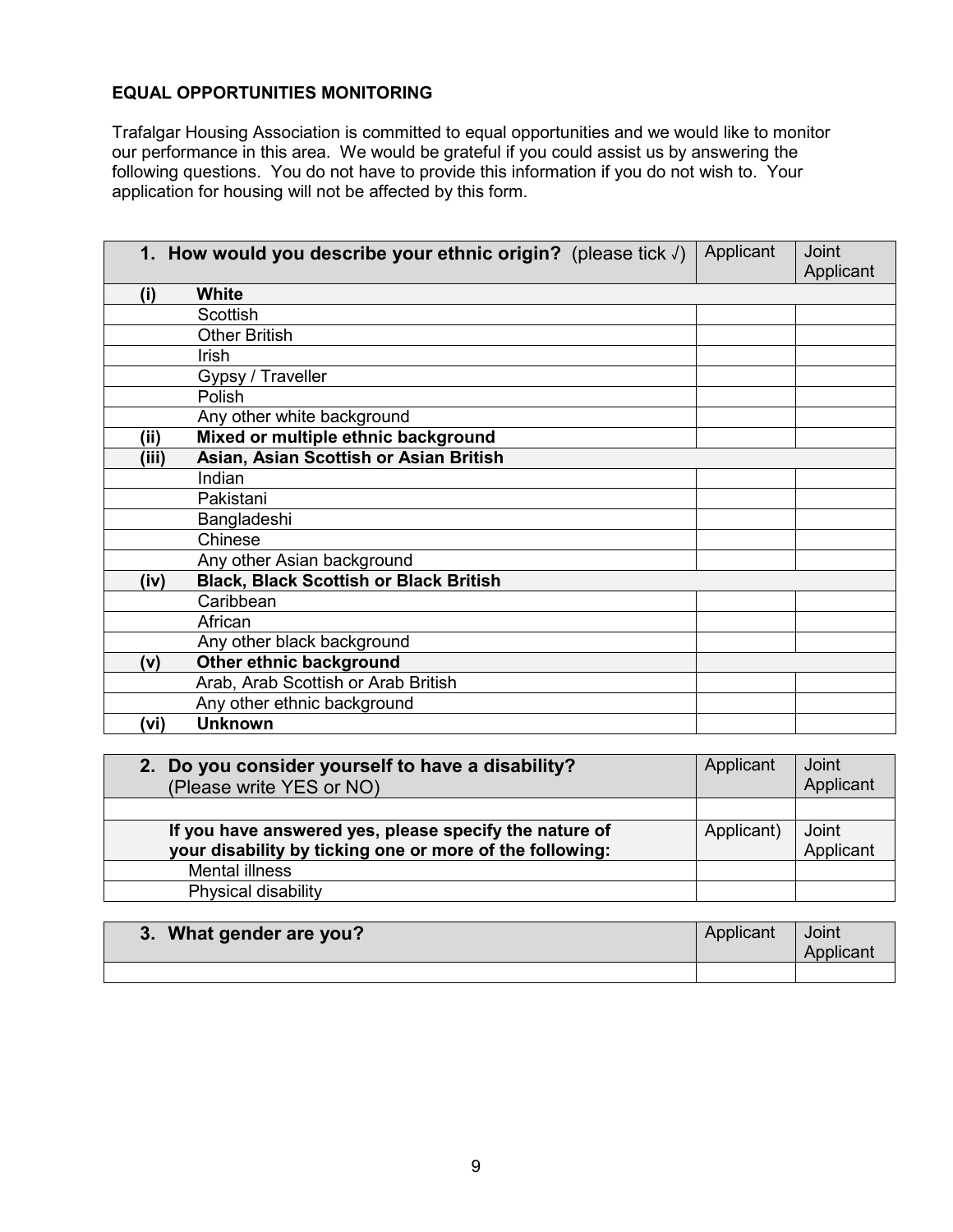# **Trafalgar Housing Association Limited**

# **GDPR Fair Processing Notice**

**(How we use your personal information)**

This notice explains what information we collect, when we collect it and how we use this. During the course of our activities we will process personal data (which may be held on paper, electronically, or otherwise) about you and we recognise the need to treat it in an appropriate and lawful manner. The purpose of this notice is to make you aware of how we will handle your information.

#### **Who are we?**

**Trafalgar Housing Association Limited**, a Scottish Charity (Scottish Charity Number SC038597), a registered society under the Co-operative and Community Benefit Societies Act 2014 with Registered Number 2316RS and having their Registered Office at 430A Dumbarton Road, Clydebank, G81 4DX ("**we**" or "**us**") take the issue of security and data protection very seriously and strictly adhere to guidelines published in the Data Protection Act of 1998 and the General Data Protection Regulation (EU) 2016/679 which is applicable from the 25th May 2018, together with any domestic laws subsequently enacted.

We are notified as a Data Controller with the Office of the Information Commissioner under registration number Z4718035 and we are the data controller of any personal data that you provide to us.

Any questions relating to this notice and our privacy practices should be sent to the Director.

#### **How we collect information from you and what information we collect**

We collect information about you:

when you apply for housing with us, become a tenant, request services/ repairs, enter in to a factoring agreement with ourselves howsoever arising or otherwise provide us with your personal details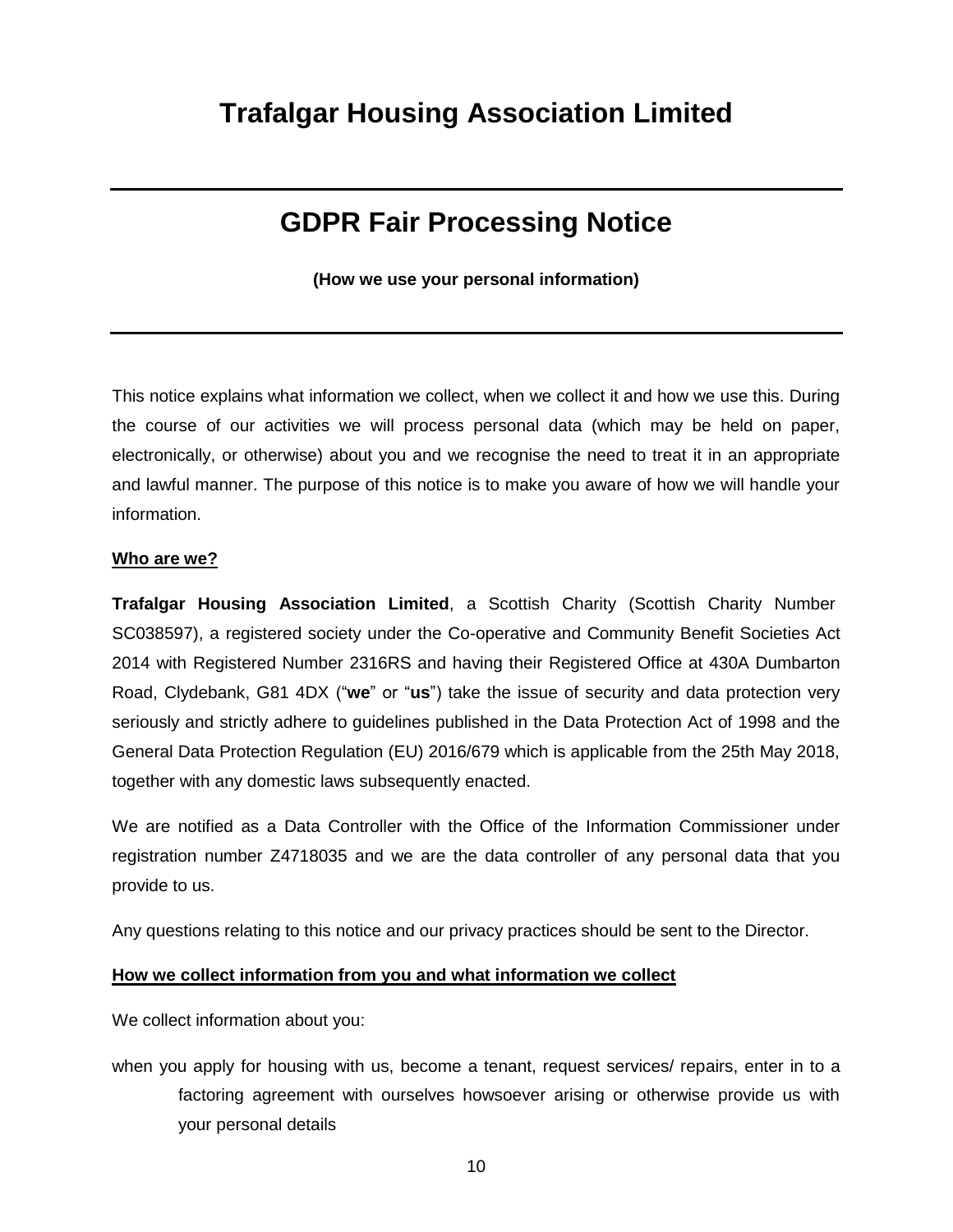when you apply to become a member;

from your use of our online services, whether to report any tenancy or factoring related issues, make a complaint or otherwise;

from your arrangements to make payment to us (such as bank details, payment card numbers, employment details, benefit entitlement and any other income and expenditure related information);

from CCTV images captured by our CCTV cameras

We collect the following information about you:

- name;
- address;
- telephone number;
- e-mail address;
- National Insurance Number;
- Demographic information ethnicity, race, age, date of birth, nationality;
- Share membership number;
- Payment card reference;
- Next of Kin;
- Household members;
- Bank Account details;
- Payment Card Numbers;
- Employment details, taxpayer identification numbers, tax reference codes;
- Medical Information to process an application/transfer application/undertake sheltered duties/process medical adaptation requests;
- Membership details;
- Hearing impairments;
- Health & safety information to process insurance claims;
- Disability;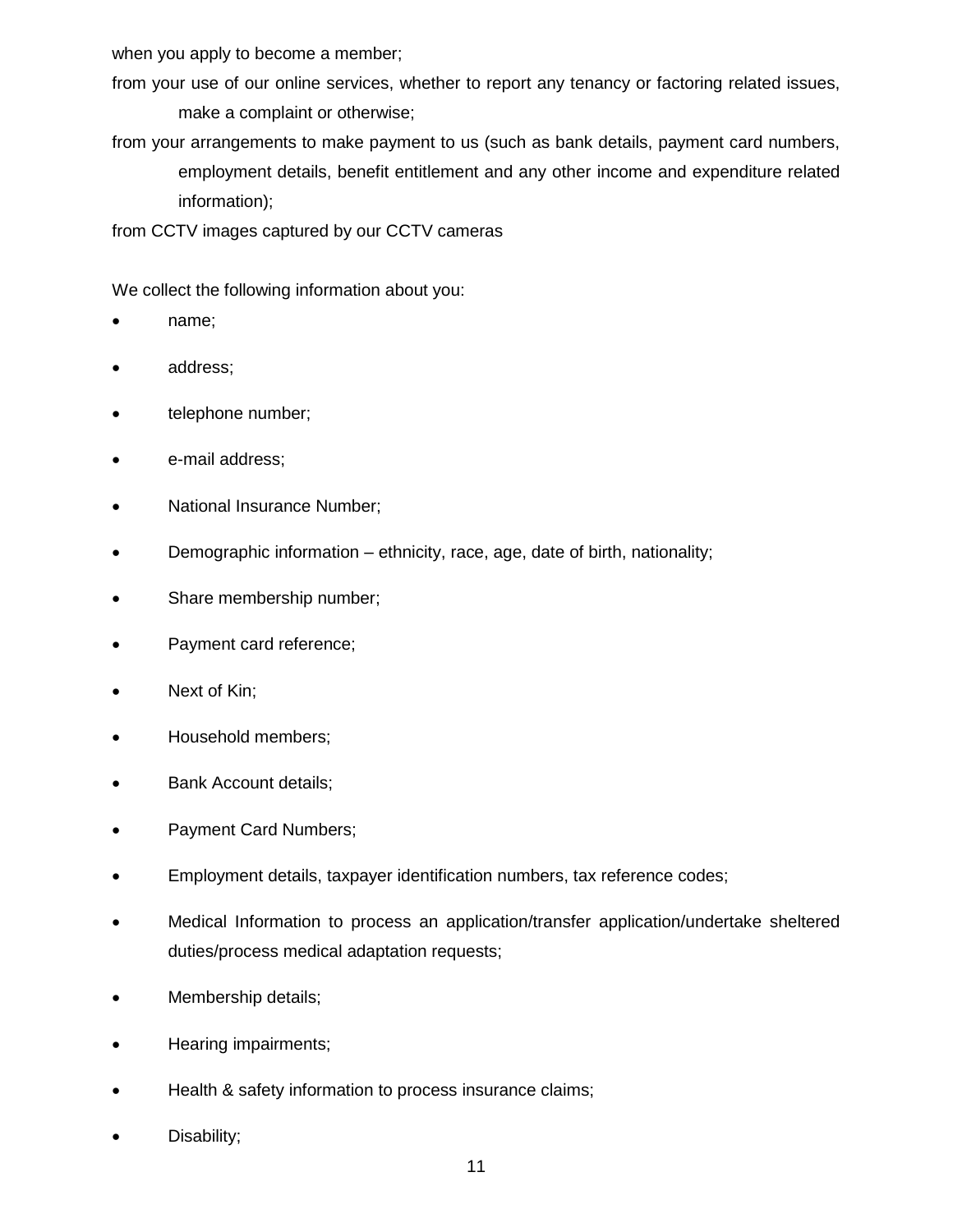- Benefits information from DWP/Housing Benefit Department;
- Passport or driving licence numbers;

We receive the following information from third parties:

- Benefits information, including awards of Housing Benefit/ Universal Credit and any overpayments requests
- Payments made by you to us;
- Complaints or other communications regarding behaviour or other alleged breaches of the terms of your contract with us, including information obtained from Police Scotland, Local Authorities or other housing providers;
- Reports as to the conduct or condition of your tenancy, including references from previous tenancies, and complaints of anti-social behaviour;
- Health related information

#### **Why we need this information about you and how it will be used**

We need your information and will use your information:

to enable us to enter a contract with you;

- undertake and perform our obligations and duties to you in accordance with the terms of our contract with you;
- to enable us to supply you with the services and information which you have requested;
- to enable us to respond to your repair request, housing application and complaints made;
- to analyse the information we collect so that we can administer, support and improve and develop our business and the services we offer;
- to contact you in order to send you details of any changes to our services which may affect you;
- for all other purposes consistent with the proper performance of our operations and business, including newsletters, website and our annual report;
- to protect your interests and / or the interest of others;
- to meet our legal obligations; and
- to contact you for your views on our products and services.

#### **Sharing of Your Information**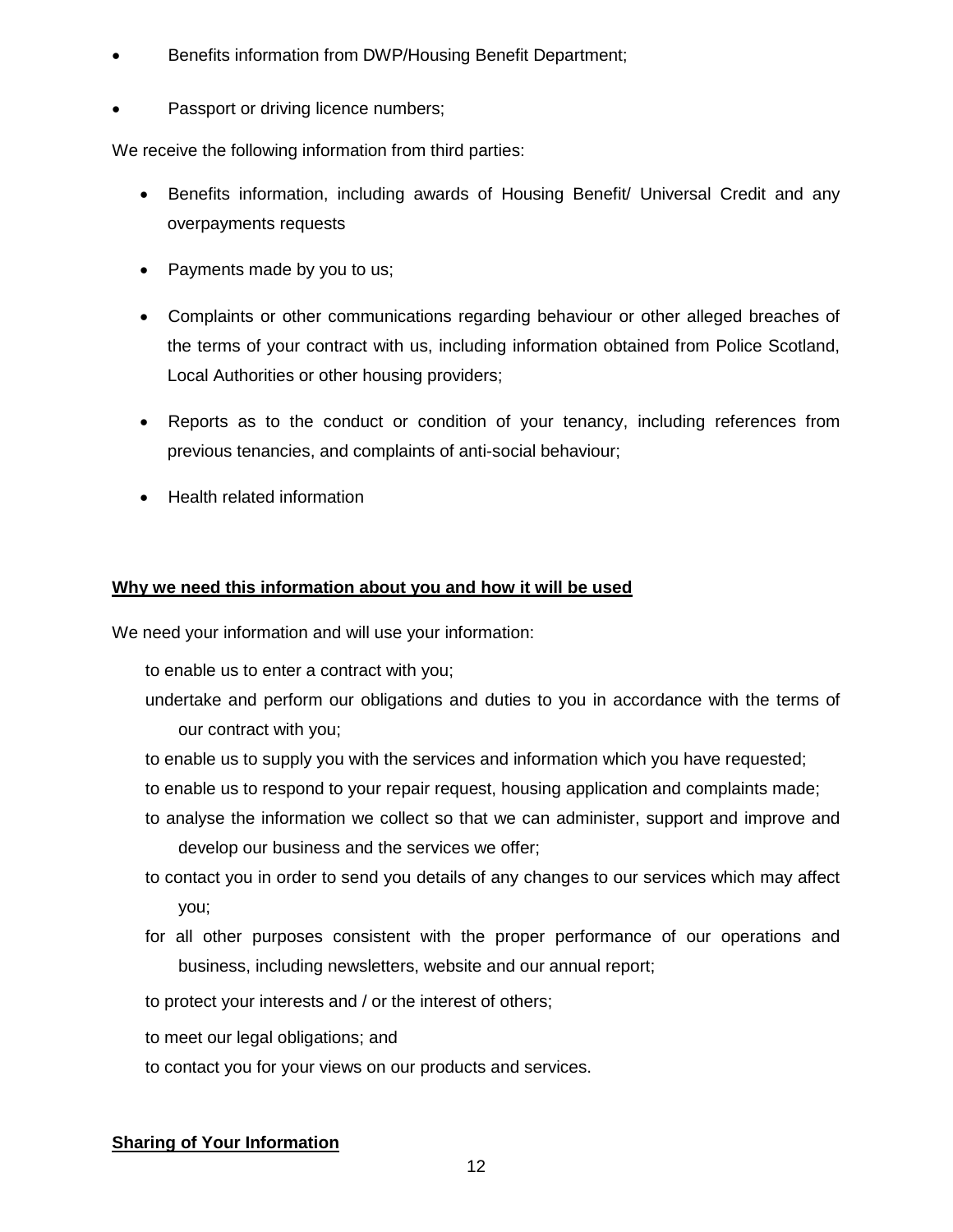The information you provide to us will be treated by us as confidential and will be processed within the UK/EEA.

We may disclose your information to other third parties who act for us for the purposes set out in this notice or for purposes approved by you, including the following:

- if we enter into a joint venture with or merged with another business entity, your information may be disclosed to our new business partners or owners;
- if we instruct repair or maintenance works, your information may be disclosed to any contractor;
- if we are investigating a complaint, information may be disclosed to Police Scotland, Local Authority departments, Scottish Fire & Rescue Service and others involved in any complaint, whether investigating the complaint or otherwise;
- if we are updating tenancy details, your information may be disclosed to third parties (such as utility companies and Local Authority);
- if we are investigating payments made or otherwise, your information may be disclosed to payment processors, Local Authority and the Department of Work & Pensions;
- if we are conducting a survey of our products and/ or service, your information may be disclosed to third parties assisting in the compilation and analysis of the survey results;
- to obtain legal advice or take legal action;
- to adhere to our statutory requirements to report to the Scottish Housing Requlator and notify the Local Authority in the event of court proceedings being raised to recover possession of a tenancy;
- if you wish to access our Welfare Rights service;
- to allow you to make payment to us through third party organisations;
- to Sheriff Officers, debt collection agencies and tracing agents in connection with any enforcement action;
- if we are processing any insurance claim made against us we will forward the claim to our insurers

Unless required to do so by law, we will not otherwise share, sell or distribute any of the information you provide to us without your consent.

# **Transfers outside the UK and Europe**

We will only store your information will only within the UK and EEA.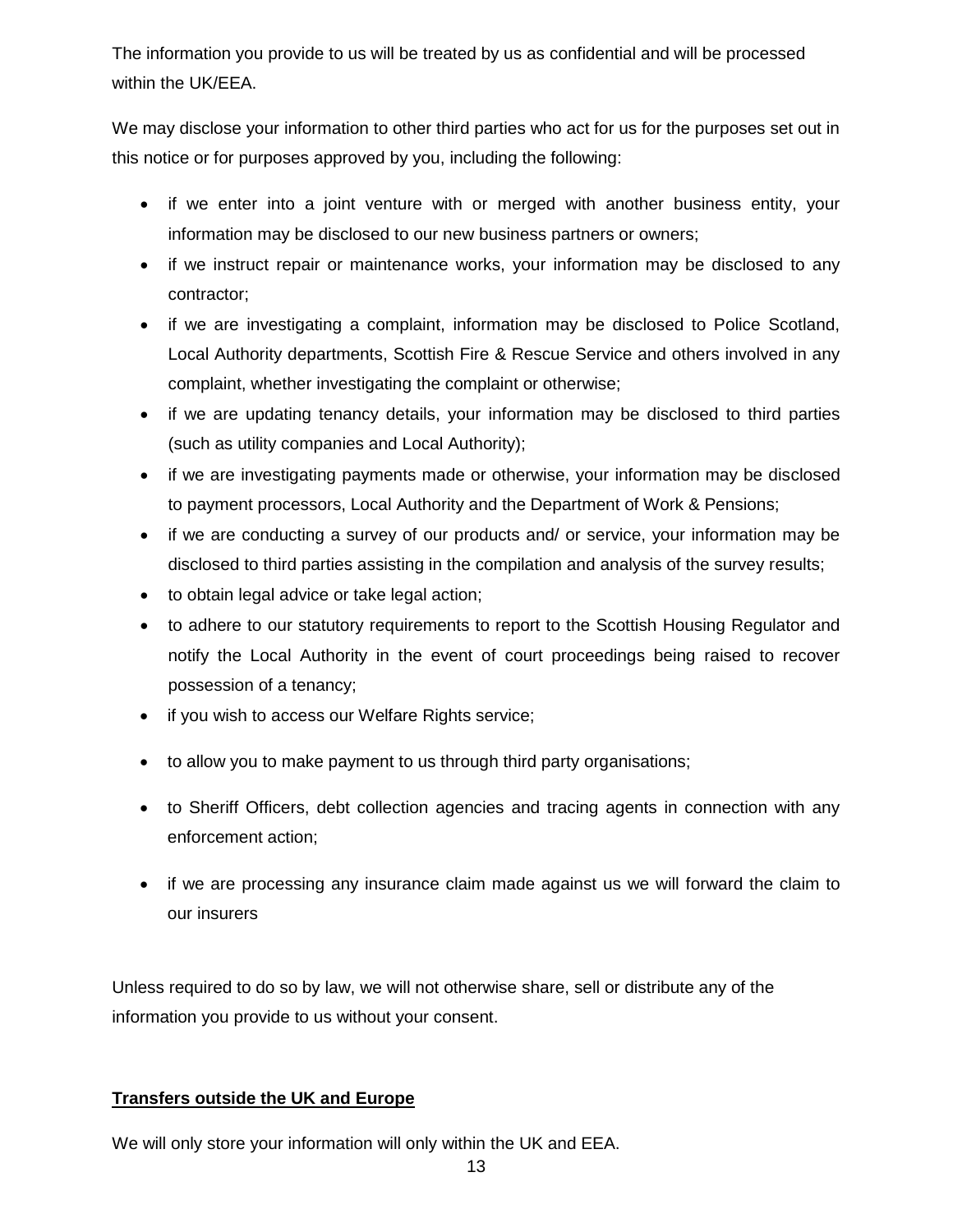## **Security**

When you give us information we take steps to make sure that your personal information is kept secure and safe.

We store your data securely in both electronic and paper format. Where a physical copy of any data is stored it is stored in a locked filing cabinet or drawer. Electronic copies of personal data are stored on our system which is accessed through password entry. Any information transmitted electronically is transmitted securely and password protected where appropriate.

Further information regarding security and storage of data can be found in our Privacy Policy available at our office or by emailing admin@trafalgarha.co.uk

## **How long we will keep your information**

We review our data retention periods regularly and will only hold your personal data for as long as is necessary for the relevant activity, or as required by law (we may be legally required to hold some types of information), or as set out in any relevant contract we have with you.

Our full retention guidelines schedule is available at our office or by emailing admin@trafalgarha.co.uk

# **Your Rights**

You have the right at any time to:

ask for a copy of the information about you held by us in our records; require us to correct any inaccuracies in your information; make a request to us to delete what personal data of your we hold; and object to receiving any marketing communications from us.

If you would like to exercise any of your rights above please contact our Director, Paul McShane at our office or by emailing admin@trafalgarha.co.uk

You also have the right to complain to the Information Commissioner's Office in relation to our use of your information. The Information Commissioner's contact details are noted below:

45 Melville Street, Edinburgh, EH3 7HL Telephone: 0131 244 9001 Email: [Scotland@ico.org.uk](mailto:Scotland@ico.org.uk)